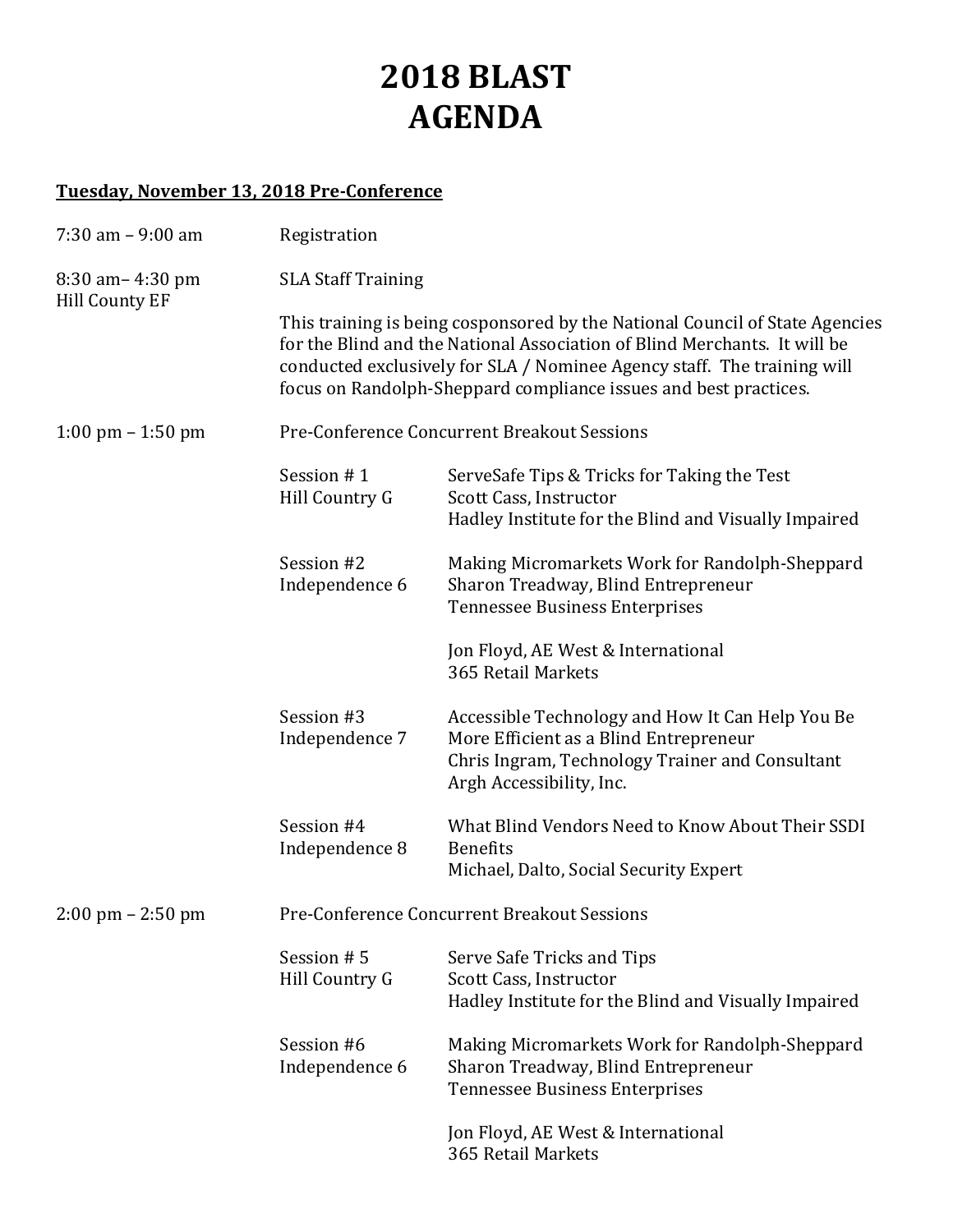|                                     | Session #7<br>Independence 1  | Technology and Accessibility: The Good and the Bad<br>Wayne Dye, President and Founder<br>NReach, Inc.                                                                    |
|-------------------------------------|-------------------------------|---------------------------------------------------------------------------------------------------------------------------------------------------------------------------|
|                                     | Session #8<br>Independence 2  | Making Healthy Choices in Your Life<br>April Howard, Dietician                                                                                                            |
|                                     | Session #9<br>Independence 3  | All New Hadley 2.0 and Apple Workshops<br>Doug Walker<br>Hadley Institute for the Blind and Visually Impaired                                                             |
|                                     | Session #10<br>Independence 7 | Generating Sales and Profits Through Cashless Vending<br>Bud Burke, Regional Manager<br><b>RSA Management Group</b>                                                       |
|                                     | Session #11<br>Independence 8 | <b>Maximizing Profits Through Rebates</b><br>John Murn, President and CEO<br><b>RSA Management Group</b>                                                                  |
| $3:00 \text{ pm} - 3:50 \text{ pm}$ |                               | Pre-Conference Concurrent Breakout Sessions                                                                                                                               |
|                                     | Session #12<br>Independence 2 | Making Healthy Choices in Your Life<br>April Howard, Dietician                                                                                                            |
|                                     | Session #13<br>Independence 1 | What Blind Vendors Need to Know About Their SSDI<br><b>Benefits</b><br>Michael Dalto, Social Security Expert                                                              |
|                                     | Session #14<br>Independence 8 | Maximizing Profits Through Rebates<br>John Murn, President and CEO<br><b>RSA Management Group</b>                                                                         |
|                                     | Session #15<br>Independence 3 | All New Hadley 2.0 and Apple Workshops<br>Doug Walker<br>Hadley Institute for the Blind and Visually Impaired                                                             |
|                                     | Session #16<br>Independence 7 | Generating Sales and Profits Through Cashless Vending<br>Bud Burke, Regional Manager<br><b>RSA Management Group</b>                                                       |
|                                     | Session #17<br>Hill Country G | Accessible Technology and How It Can Help You Be<br>More Efficient as a Blind Entrepreneur<br>Chris Ingram, Technology Trainer and Consultant<br>Argh Accessibility, Inc. |

WISE - Women's Initiative Supporting Entrepreneurship: A Presentation and Discussion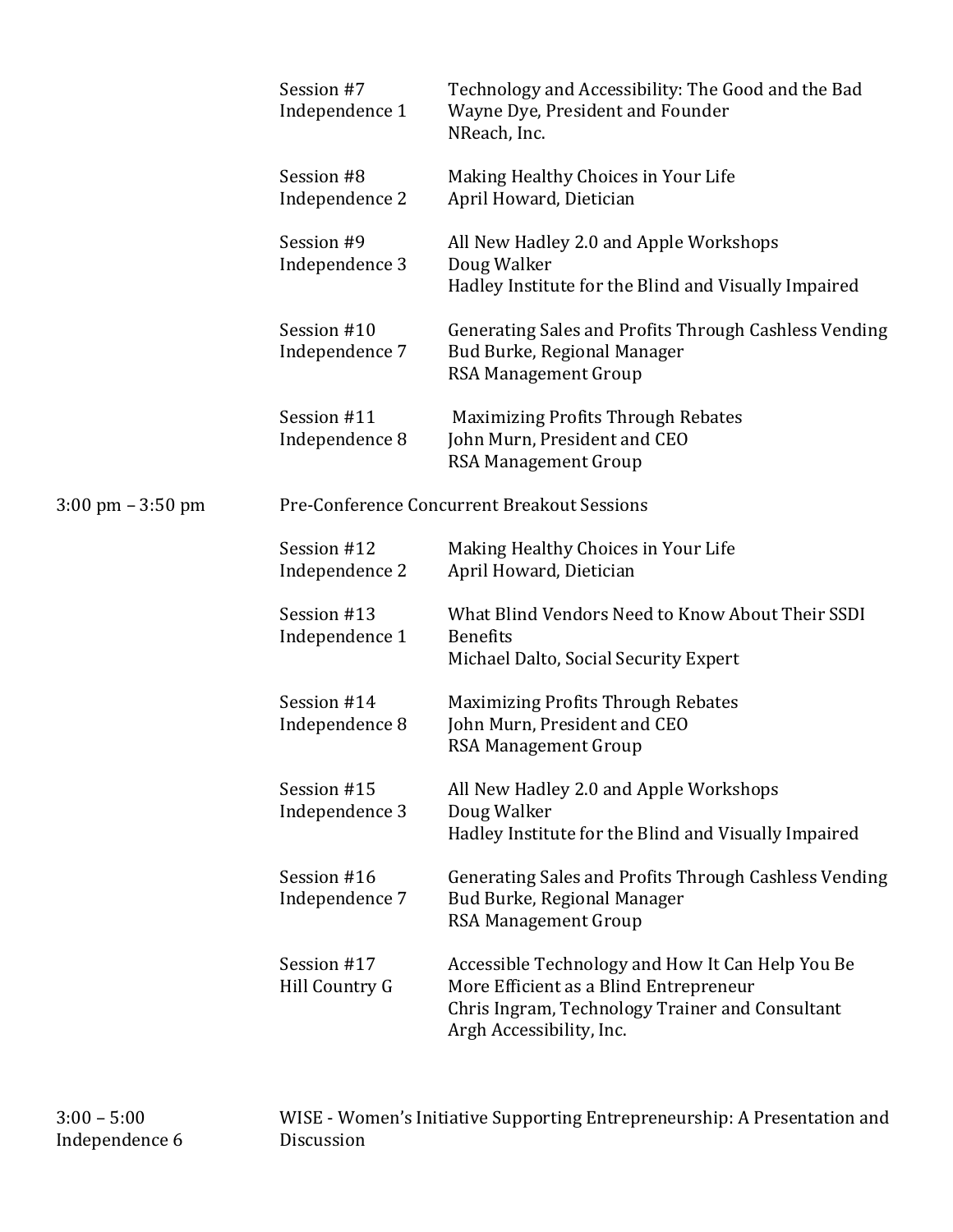|                                                       | Melba Taylor, Board Member<br>National Association of Blind Merchants                                                 |
|-------------------------------------------------------|-----------------------------------------------------------------------------------------------------------------------|
| $4:00 \text{ pm} - 5:30 \text{ pm}$<br><b>Bandera</b> | Calling on Elected Committee of Blind Vendor Members: A Special Workshop<br>for Elected Committees of Blind Vendors   |
|                                                       | Moderators:                                                                                                           |
|                                                       | Zach Snow, NABM Board Member and Chair of Georgia Committee of Blind<br>Vendors<br>And                                |
|                                                       | Michael Talley, Chair of Alabama Committee of Blind Vendors                                                           |
|                                                       | Featuring:                                                                                                            |
|                                                       | Jesse Hartle, Randolph-Sheppard Specialist<br>Rehabilitation Services Administration                                  |
| $2:00 \text{ pm} - 6:00 \text{ pm}$                   | Registration                                                                                                          |
| $6:00 \text{ pm} - 8:00 \text{ pm}$                   | Luckenbach Pavilion<br><b>Opening Night Reception</b>                                                                 |
| Wednesday, November 14, 2018                          |                                                                                                                       |
| $7:00$ am $-9:30$ am                                  | Registration                                                                                                          |
| $7:30$ am $-9:15$ am                                  | Leadership Breakfast                                                                                                  |
| Independence 4-5                                      | Master of Ceremony - Nicky Gacos, President<br>National Association of Blind Merchants                                |
|                                                       | Opening Ceremony - "A Rousing Salute to San Antonio"                                                                  |
|                                                       | An NFB Welcome to Texas<br>Norma Crosby, President<br>National Federation of the Blind of Texas                       |
|                                                       | Greetings from the National Office<br>Gabe Cazares, Government Affairs Specialist<br>National Federation of the Blind |
|                                                       | Welcome to the Lone Star State<br>Michael Hooks, Director, Business Enterprises of Texas                              |
|                                                       | <b>Greetings from Our SLA Partners</b><br>Curtis Glisson, Co-Chair, NCSAB Randolph-Sheppard Committee                 |
|                                                       | Thank You to Our Sponsors<br>Melissa Smith, NABM Board Member, Tennessee                                              |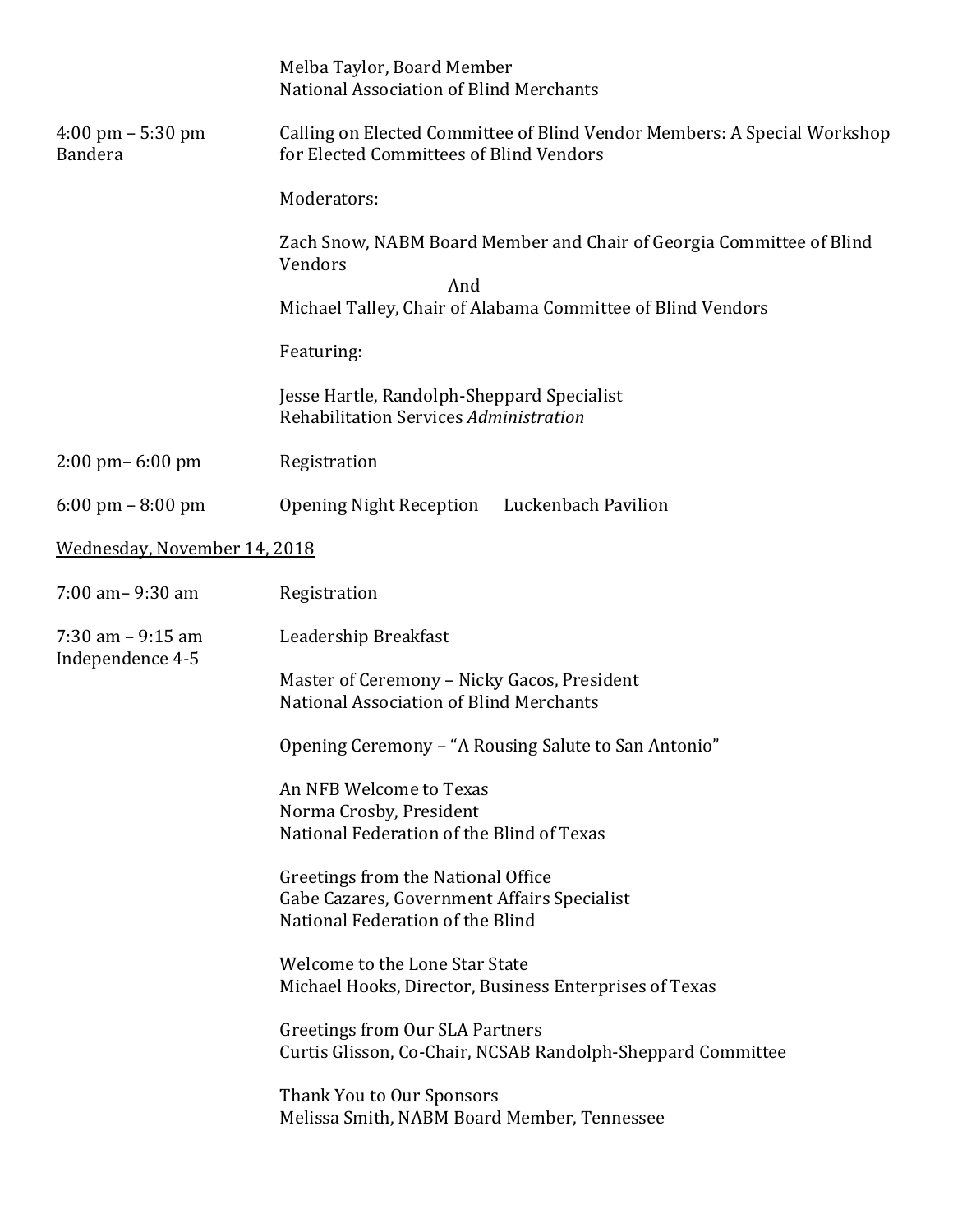## 9:15 am - 9:30 am Break

*General Session – Upward Mobility Training Session 1 Independence 4-5 Moderator: Debra Smith, NABM Board Member, Arizona* 

| $9:30$ am $-11:40$ am                | "FISH! Catch the Energy and Release the Potential"<br>Deena Ebbert, Propeller Girl                                                                                         |
|--------------------------------------|----------------------------------------------------------------------------------------------------------------------------------------------------------------------------|
| 11:40 am $-$ 12:00 pm                | "Building the Partnership: An Update from the General Services<br>Administration"                                                                                          |
|                                      | Demetria Summers, National Concessions Program Manager<br>U.S. General Services Administration                                                                             |
| $12:00 \text{ pm} - 1:45 \text{ pm}$ | <b>Luncheon</b><br><b>RW Pavilion</b><br>Master of Ceremony: Sharon Treadway, NABM Secretary, Tennessee                                                                    |
|                                      | <b>Greetings from Our Texas Host</b><br>Clayton Hell, Chairman<br><b>Texas Committee of Blind Vendors</b>                                                                  |
|                                      | Thank You to Our Sponsors<br>Melissa Smith, NABM Board Member, Tennessee                                                                                                   |
|                                      | "Battle for the Alamo"<br>Presented by Goen South                                                                                                                          |
|                                      | <b>General Session - Upward Mobility Training Session 2</b><br><b>Independence 4-5</b><br>Moderator: Lewanda Miranda, NABM Board Member, Oregon                            |
| $2:00 \text{ pm} - 2:50 \text{ pm}$  | "Charting the Course Through Demographic Change"<br>Ken Gronbach, Demographer                                                                                              |
| $2:50 \text{ pm} - 3:40 \text{ pm}$  | "Sweatiquette"<br>Robby Wagner, The Healthy Comedian                                                                                                                       |
| $3:40 \text{ pm} - 4:30 \text{ pm}$  | "Meet the Press: A Candid Interview with Jesse Hartle"<br>Terry Smith will interview Jesse Hartle, Randolph-Sheppard Specialist,<br>Rehabilitation Services Administration |
| $5:00 \text{ pm} - 10:00 \text{ pm}$ | Remember the Alamo!<br>Buses will be departing and returning every hour to take participants<br>downtown to visit the site of the Alamo and world famous Riverwalk.        |

Thursday, November 15, 2018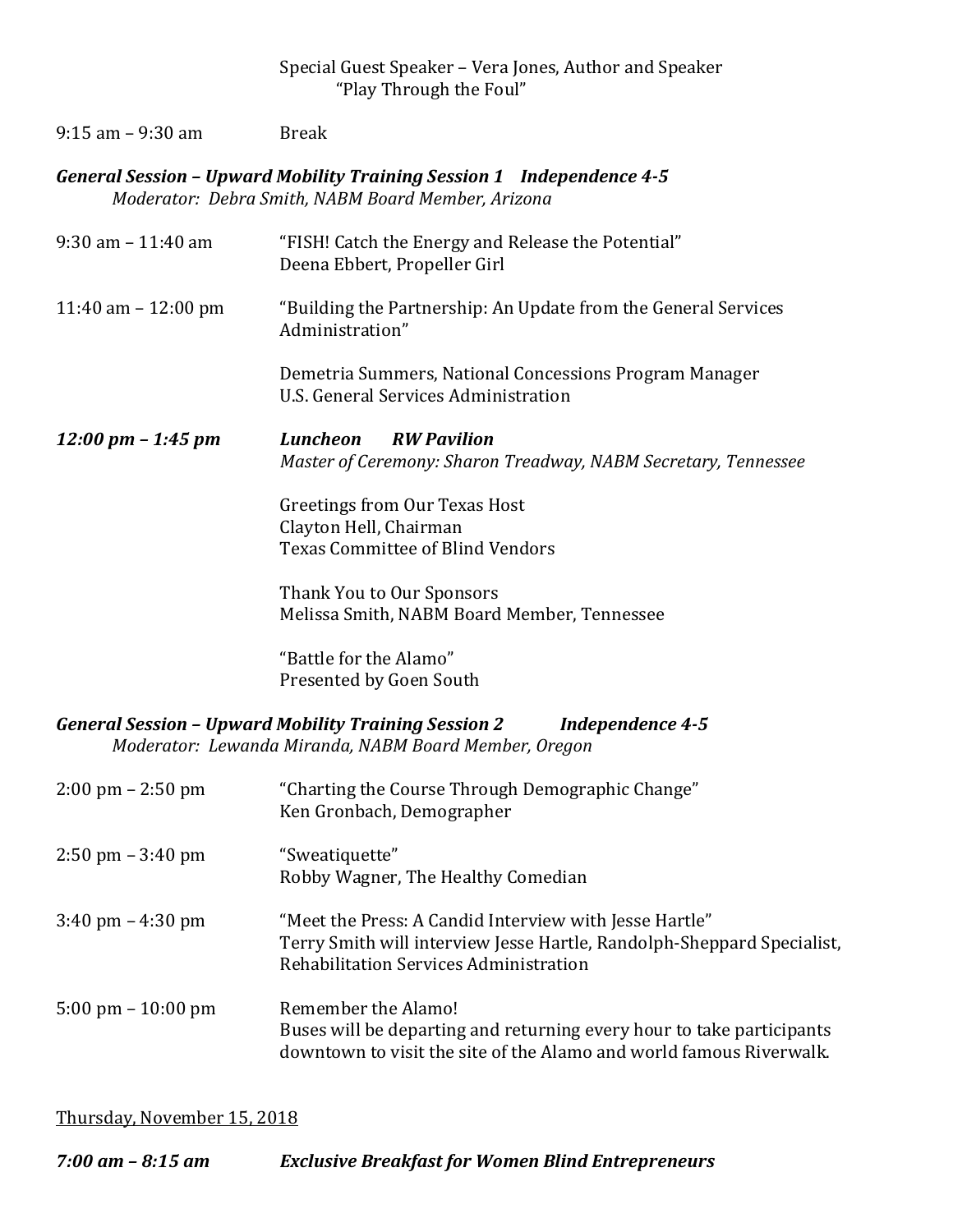*Independence 1-3 Moderator: Sharon Treadway, NABM Secretary, Tennessee*

Guest Speaker: Norma Crosby, President, National Federation of the Blind of Texas

### *General Session – Upward Mobility Training Session 3 Independence 4-5 Moderator: Pam Schnurr, NABM Board Member, Indiana*

| $8:30 - 8:35$         | <b>Welcoming Remarks</b><br>Julian Alvarez, Commissioner<br><b>Texas Workforce Commission</b>                                    |
|-----------------------|----------------------------------------------------------------------------------------------------------------------------------|
| $8:35$ am $-9:30$ am  | "Tale of Two Brains"<br>Mark Gungor, Author and Speaker                                                                          |
| $9:30$ am $-10:15$ am | "The New Washington, D.C.: A Look at the Political Landscape After the<br>Midterm Elections and Its Impact on Randolph-Sheppard" |
|                       | Moderator: Gabe Cazares, Government Affairs Specialist<br>National Federation of the Blind                                       |
|                       | Panelists:                                                                                                                       |
|                       | David DeAngelo, Principal<br>DL DeAngelo Consulting                                                                              |
|                       | Catriona Macdonald, Policy Advisor<br>National Council of State Agencies for the Blind                                           |
|                       | David Fialkov, Vice-President for Government Relations<br>National Association of Truck Stop Operators                           |
| 10:15 am $-$ 10:30 am | "AIRA: Making Blind Entrepreneurs More Independent"                                                                              |
|                       | Daniel B. Frye, Director<br><b>Public Sector Engagement and Strategy</b><br><b>AIRA</b>                                          |

#### *General Session – Upward Mobility Training Session 4 Independence 4-5 Moderator: Barbara Manuel, NABM Board Member, Alabama*

| 10:30 am $-$ 11:00 am | "Leveraging Consumer Insights to Improve Your Merchandising Strategy"<br>Amanda Sulc, Director of Category Insights and Strategy<br><b>Accent Foods</b> |
|-----------------------|---------------------------------------------------------------------------------------------------------------------------------------------------------|
| 11:00 am $-$ 11:40 am | "Creating Opportunities Beyond Randolph-Sheppard"<br>Moderator: Karla Martinez, Blind Entrepreneur, Texas                                               |
|                       | Panelists:                                                                                                                                              |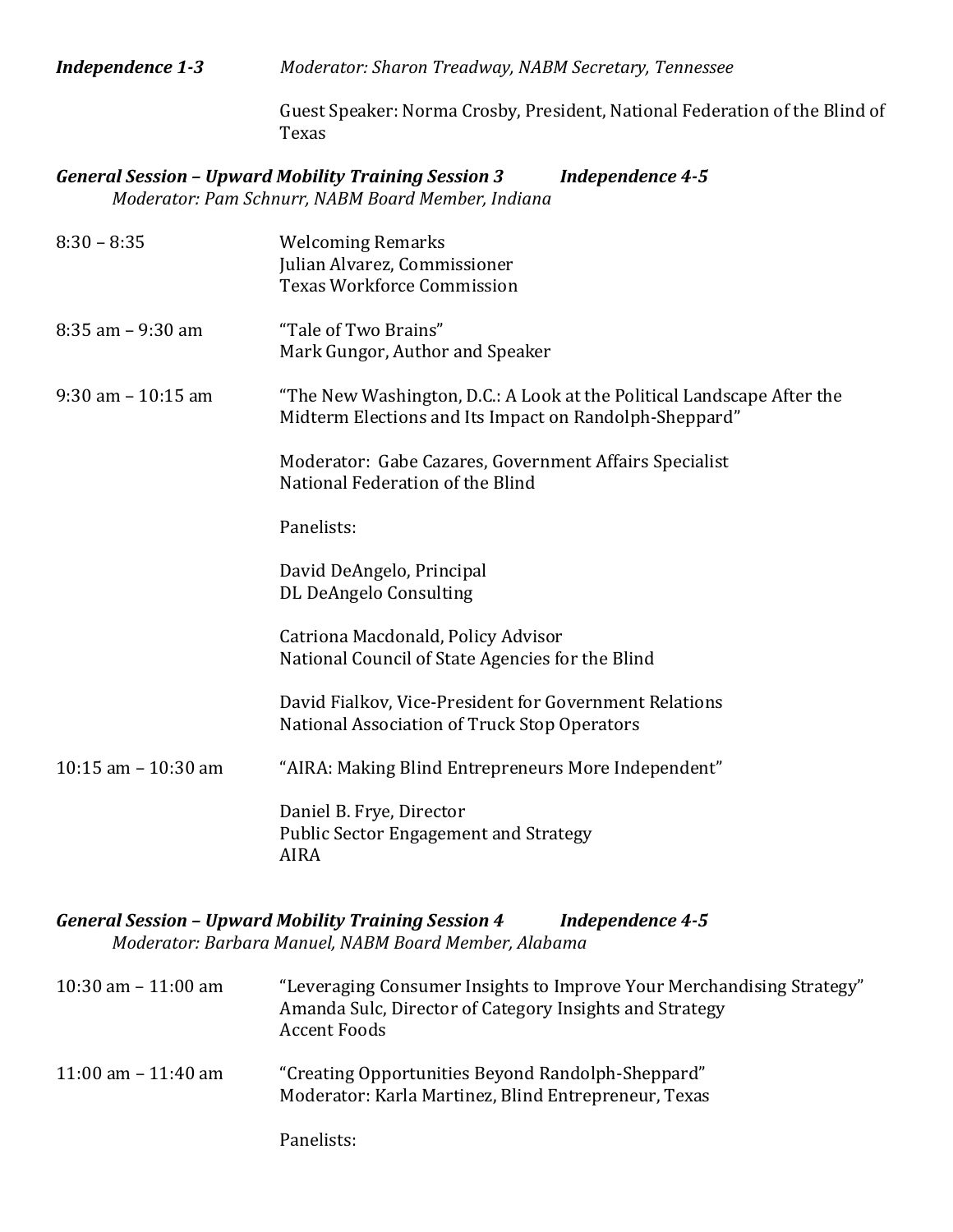|                                     | Patricia Cowen, President<br>Rainmaker Sales Support                                                                                                                                                                              |  |
|-------------------------------------|-----------------------------------------------------------------------------------------------------------------------------------------------------------------------------------------------------------------------------------|--|
|                                     | Neil Swindale, President<br>Vendcentral                                                                                                                                                                                           |  |
|                                     | Ken Shea, Vice President for Coffee Services<br>G&J Marketing and Sales                                                                                                                                                           |  |
|                                     | Michael Talley, Blind Entrepreneur<br>Alabama Business Enterprises                                                                                                                                                                |  |
|                                     | Melba Taylor, NABM Board Member, 8a Contractor<br>Maryland Business Enterprises Program                                                                                                                                           |  |
| 11:40 am $-$ 11:55 pm               | "A Convenience Services Industry Update"<br>Jason Eberstein, Senior Director, State and Federal Government Affairs<br>National Automatic Merchandising Association                                                                |  |
| 12:00 pm $-4:30$ pm                 | Trade Show Hill Country Ballroom                                                                                                                                                                                                  |  |
| $6:00 \text{ pm} - 8:00 \text{ pm}$ | <b>Final Night Celebration</b>                                                                                                                                                                                                    |  |
| Friday, November 16, 2018           |                                                                                                                                                                                                                                   |  |
| $7:00$ am $- 8:00$ am               | The First Annual NABM Run/Walk to Promote WISE (Women's Initiative<br><b>Supporting Entrepreneurship)</b>                                                                                                                         |  |
|                                     | <b>General Session - Upward Mobility Training Session #5</b><br><b>Hill Country EG</b>                                                                                                                                            |  |
| $9:00$ am $-11:00$ am               | "Critical Issues: What Are the Solutions?"                                                                                                                                                                                        |  |
|                                     | Facilitators: Nicky Gacos, President<br>National Association of Blind Merchants                                                                                                                                                   |  |
|                                     | Ed Birmingham, 2 <sup>nd</sup> Vice President<br>National Association of Blind Merchants                                                                                                                                          |  |
|                                     | Michael Colbrunn, Blind Entrepreneur, Minnesota<br><b>NABM Emerging Leader</b>                                                                                                                                                    |  |
|                                     | In May, NABM identified 27 critical issues facing Randolph-Sheppard today.<br>This will be a thorough discussion of these issues and potential solutions.<br>Some of the critical issues identified that may be discussed include |  |
|                                     | Lack of Program Growth<br>Apathy of Vendors and SLA Staff                                                                                                                                                                         |  |

Apathy of Vendors and SLA Staff Lack of Creativity in the Program Recruitment of New Vendors Training Issues Lack of Funding